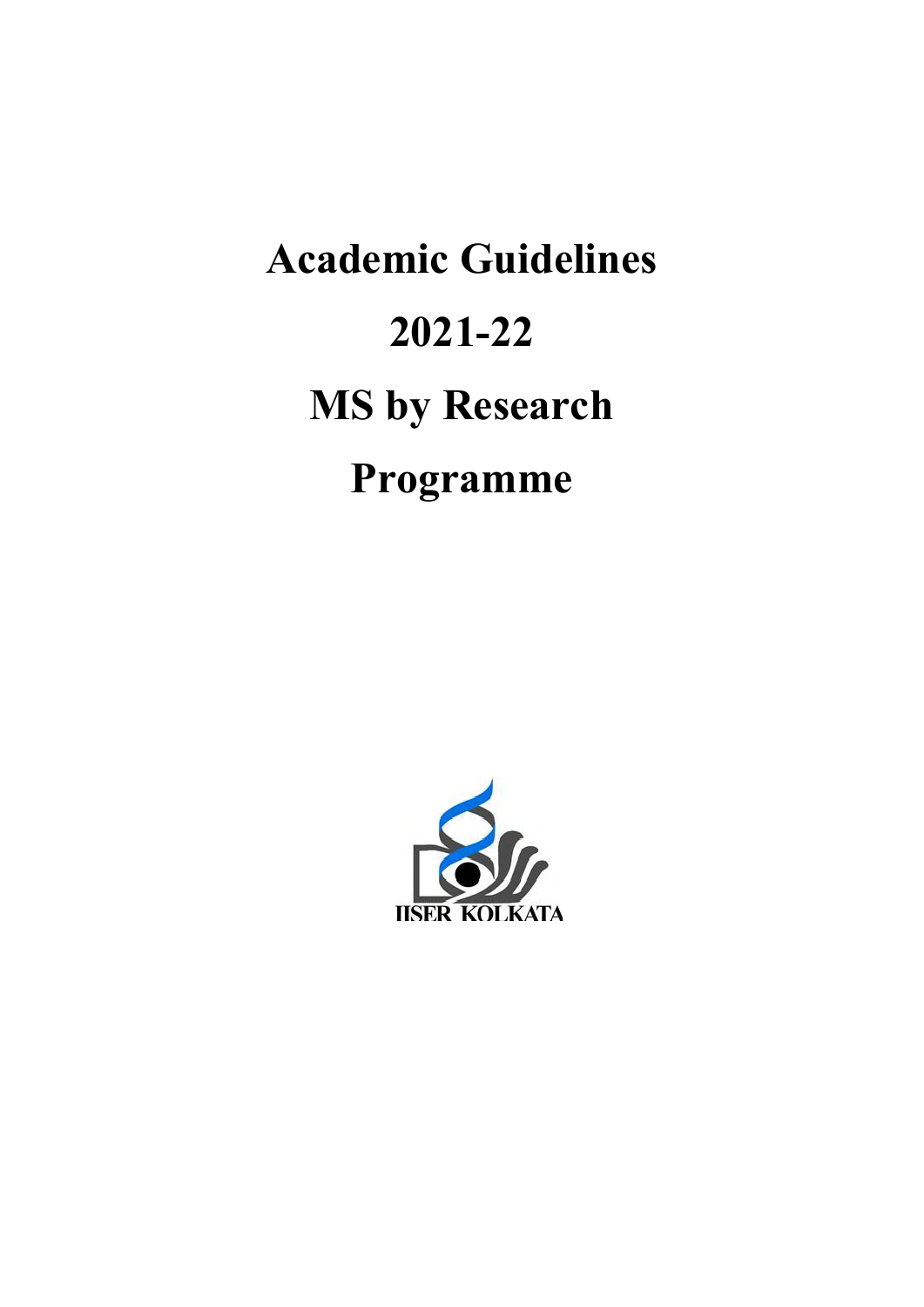# 3. MS by Research Programme

This program is presently offered by the Centre of Excellence in Space Sciences India (CESSI). However, other departments may also offer this programme. The following are the details of the program run by CESSI, and will be updated as and when other departments decide to offer this programme.

3.1 Introduction: The CESSI is a Center of Excellence (CoE) funded by the Ministry of Human Resource Development under the Frontier Areas of Science and Technology Scheme (FAST) programme of the Government of India. The CoEs are expected to offer post-graduate and doctoral programmes that combine a unique blend of basic sciences and engineering sciences allowing integration of fundamental knowledge while developing proficiency in research. In keeping with this mandate and to support fundamental and applied national research in space sciences CESSI runs an 'MS by Research' program to attract qualified and motivated engineering (BE/BTech) students to scientific research.

## 3.2 Selection Process:

Based on the evaluation of applications following an admission call, some candidates are short-listed and called for interview. Recommendation letters may be sought for short-listed candidates. Final selection is based on the performance in the interview, academic background of the candidate and any other criteria determined by the selection committee. No candidate may be selected if suitable candidates of sufficient quality are not found.

## 3.3 Details:

- i. Name of the Program: MS by Research in Space Physics
- ii. Duration: 2 years (4 semesters)
- iii. Eligibility: BE/BTech Graduates (satisfying declared eligibility criteria in the admission call)
- iv. Total Credit: 78
- v. Fellowship: As mentioned below

3.4 List of Courses and Semester Structure: Please refer to the 'Courses of Study' document in the Institute's website under 'Academic' tab.

Note: Candidates will have to clear any failed courses in the supplementary examination to be eligible for award of the 'MS by Research' degree. Fellowship (Rs.12,400/- per month) is contingent upon maintenance of a CGPA of 6.0 or above and no backlog.

#### 3.5 Promotion Policy:

Please refer to the promotion policy of the BS-MS Academic Guidelines.

#### 3.6 Termination of studentship:

Please refer to the promotion/termination policy of the BS-MS Academic Guidelines.

#### 3.7 Thesis Submission:

- i. The PGAC of CESSI will administer the MS by Research Program offered by CESSI and will monitor the progress of each student. A student of this Programme will be associated with a specific faculty member or a research group, as recommended by the PGAC.
- i. At the end of two years, a dissertation will have to be submitted by the student. The dissertation will be submitted online through a Google Doc. form by the Supervisor. The student will share the following documents with the Supervisor for further submission: